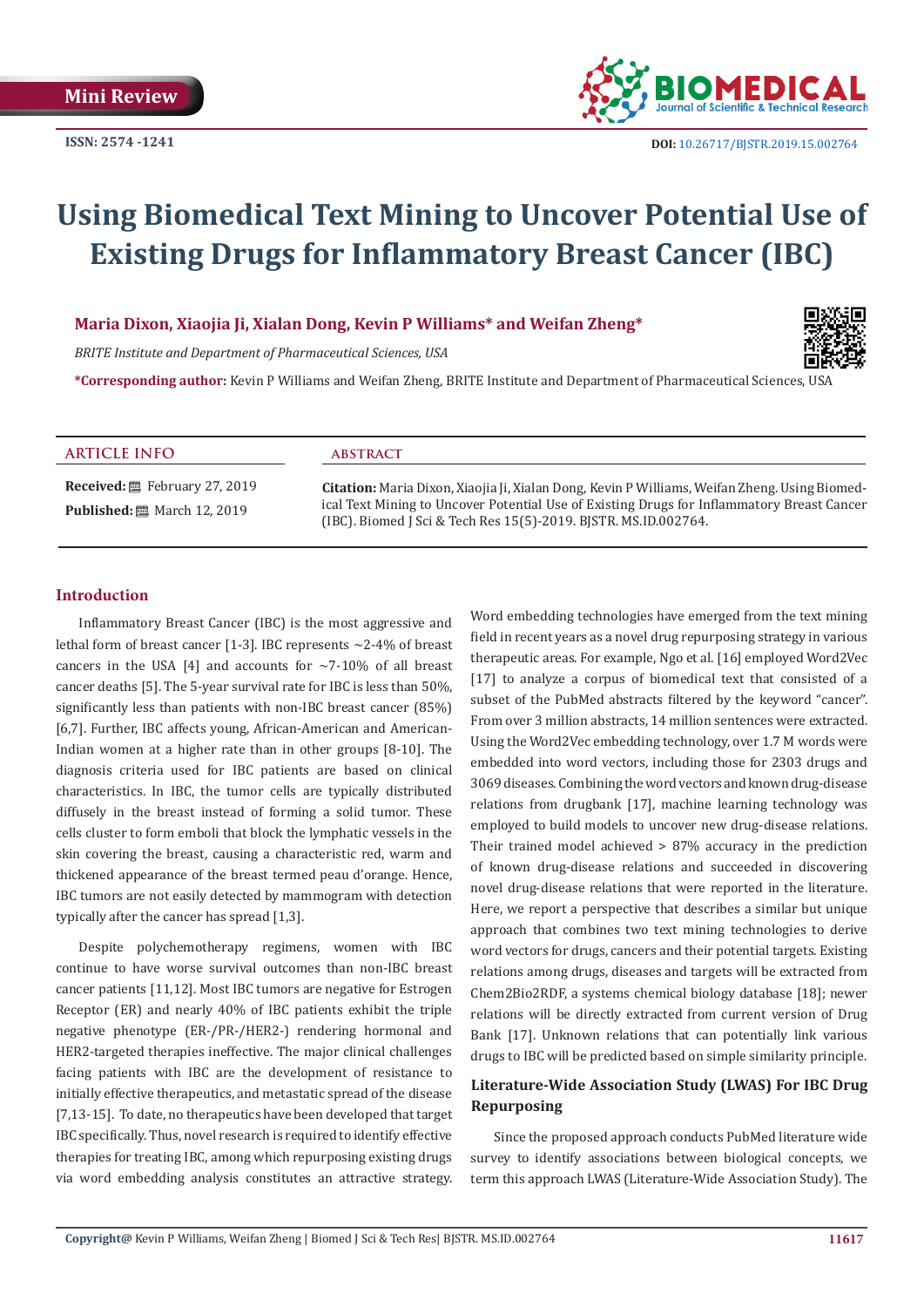overall workflow for LWAS-IBC drug repurposing is shown in Figure 1. The individual components are detailed as follows. Collecting and Preprocessing of PubMed Abstracts A search of the PubMed database with "cancer" as the search term revealed over 3 million abstracts. This body of literature will be periodically updated and further processed to construct sentences, which will be subject to the word embedding analyses by two complementary technologies below to derive word vectors for all the terms (vocabulary) in it. Performing Word Embedding Analyses First, the Word2Vec technology [17] originally developed by Google for semantic relationship analysis will be used to establish relationships among biological terms.





The Gensim implementation of this algorithm is used in this analysis. According to this technology, each biological term will be converted and represented by a high dimensional vector (e.g. 200 dimension), and the similarity (relatedness) among different terms will be captured by the cosine similarity for any two terms. This analysis will generate potential relatedness between IBC and other biological concepts, such as gene/protein names, clinical parameters, diseases and drugs. This "relatedness" information will be used to generate new hypotheses for drug repurposing. Secondly, the word association tool GloVe [19], originally developed by the Stanford natural language processing group, will be employed to analyze the same textual corpus. Like how Word2Vec works,

GloVe will generate word associations based on the frequency of co-occurrence between all pairs of interested biological concepts. The co-occurrence information will then be used to derive word embedding vectors.

Both techniques are based on the intuitive notion that biomedical terms (drug names, disease names and target names) co-occur frequently in the same contextual environment (in proximity in sentences) often imply their inter-relatedness and are combined with neural network learning to discover highly related drugs and targets.

# **Similarity Analysis of Drug Vectors, Disease Vectors and Target Vectors**

 Our approach will be to first generate critical terms that will allow us to explore the above embedding results related to IBC. For example, a clinical hallmark of IBC is dermal lymphatic invasion by clusters of tumor cells which migrate collectively, termed tumor emboli. These emboli block the lymphatic vessels in the skin covering the breast, causing a characteristic red, warm and thickened appearance termed peau d'orange. These terms (e.g. tumor emboli, dermal lymphatic invasion, peau d'orange) can be explored by similarity search in the embedded (both Word2Vec and GloVe) space to identify related concepts such as drugs, targets and other diseases, which in turn provide additional hypotheses for mechanism studies and drug repurposing. Other molecular markers/genes, clinical features and pathological features/terms directly related to IBC [12,20-26] can be explored as well by similarity analysis based on the embedded word vectors.

## **Database Search for Known Drug-Disease and Drugtarget Relations**

Systems biology database such as Chem2Bio2RDF [18] has integrated data from different sources. Web based resources such as Drug Bank [17] also provide useful information for drug repurposing efforts. For example, we have identified > 10,000 known drug-target pairs from Chem2Bio2RDF, and over 1000 drug-disease pairs from combined Drug Bank and KEGG. Similarity analysis from the previous step can reveal which drugs are like each other based on drug vectors and which diseases may be similar based on disease vectors. We can search the known drug-target pairs and drug-disease pairs to identify which diseases and drugs may be useful for IBC. This combined word embedding analysis and database search can afford interesting hypotheses for follow-up experiments. For example, if we find that IBC is related to "ovarian cancer", then drugs known for "ovarian cancer" can be tested for their potential use in treating IBC, which serves as a new starting point for drug discovery programs [27-39].

#### **Concluding Remarks**

Currently there is a lack of therapeutics for IBC. We described a perspective that a text mining approach may help discover novel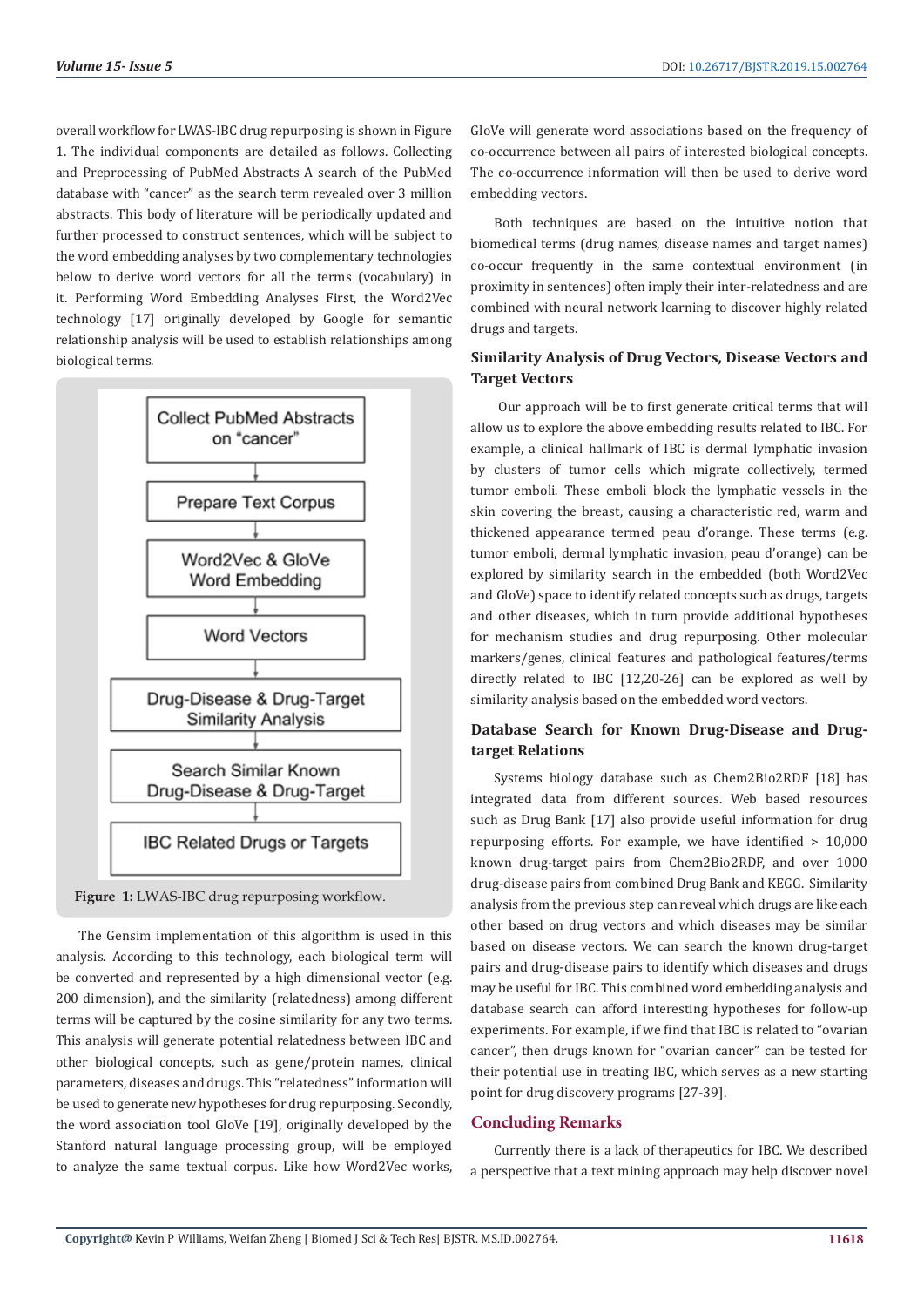relations that can establish potential links between IBC and other diseases, targets and existing drugs. The outcome of the proposed analyses includes [1] potential targets for IBC mechanism research and [2] a list of drugs that can be tested for their efficacy in in vitro and in vivo IBC models [40-44]. To our best knowledge, this work would be the first to employ Natural Language Processing (NLP) technologies to generate word embedding models that allow us to mine for IBC-specific topics. The software used in this proposed study has been previously published, verified and is broadly applicable; thus, it also provides a generic protocol that can be applied to other cancers (other diseases) as well.

With the new experimental data, we can then validate and refine the word embedding models. In addition, various novel machine learning techniques in scikit-learn will be employed to analyze the new data. We will also perform drug similarity analysis based on chemical descriptors (rather than embeddings), which further expands the approach to enable the discovery of New Chemical Entities (NCE) beyond just drug repurposing for IBC. This combined text mining and cheminformatics approach should afford a greater opportunity for IBC therapeutic discovery.

#### **Acknowledgement**

This study was supported in part by NIH awards P20CA202924 and U54CA137844, and Komen Graduate Training in Disparities Research award GTDR16377604 (KPW). It was also supported in part by the subaward from UNC-CH to WZ (via NIH U01CA207160).

### **References**

- 1. NCI (2015) Inflammatory Breast Cancer. National Cancer Institute Web site.
- 2. NW Houchens, SD Merajver (2008) Molecular determinants of the inflammatory breast cancer phenotype. Oncology 22(14): 1556-1561.
- 3. M Cristofanilli, AU Buzdar, GN Hortobagyi (2003) Update on the management of inflammatory breast cancer. Oncologist 8 (2) 141-148.
- 4. Chang S, Parker SL, Pham T, Buzdar AU, Hursting SD (1998) Inflammatory breast carcinoma incidence and survival: the surveillance, epidemiology, and end results program of the National Cancer Institute, 1975-1992. Cancer 82(12): 2366-2372.
- 5. Hance KW, Anderson WF, Devesa SS, Young HA, Levine PH (2005) Trends in inflammatory breast carcinoma incidence and survival: the surveillance, epidemiology and end results program at the National Cancer Institute. J Natl Cancer Inst 97(13): 966-975.
- 6. Cristofanilli M, Valero V, Buzdar AU, Kau SW, Broglio KR, et al. (2007) Inflammatory breast cancer (IBC) and patterns of recurrence: understanding the biology of a unique disease. Cancer 110 (7): 1436- 1444.
- 7. WF Anderson, C Schairer, BE Chen, KW Hance, PH Levine (2006) Epidemiology of inflammatory breast cancer (IBC) Breast disease 22: 9-23.
- 8. WA Woodward, M Cristofanilli (2009) Inflammatory breast cancer. Semin Radiation Oncology 19 (4) 256-265.
- 9. Schlichting JA, Soliman AS, Schairer C, Banerjee M, Rozek LS, et al. (2011) Association of Inflammatory and Non-Inflammatory Breast Cancer with Socioeconomic Characteristics in the Surveillance, Epidemiology and

End Results Database, 2000-2007. Cancer Epidemiol Biomark Prev 21(1): 155-165.

- 10. S Dawood, K Broglio, AU Buzdar, GN Hortobagyi, SH Giordano (2010) Prognosis of women with metastatic breast cancer by HER2 status and trastuzumab treatment: an institutional-based review. J Clin Oncol 28(1): 92-98.
- 11. WA Woodward (2015) Inflammatory breast cancer: unique biological and therapeutic considerations. The Lancet Oncology 16(15): e568-e576.
- 12. Charafe Jauffret E, Tarpin C, Bardou VJ, Bertucci F, Ginestier C, et al. (2004) Immunophenotypic analysis of inflammatory breast cancers: identification of an 'inflammatory signature. J Pathol 202(3): 265-273.
- 13. Lee WY1, Su WC, Lin PW, Guo HR, Chang TW, et al. (2004) Expression of S100A4 and Met: potential predictors for metastasis and survival in early-stage breast cancer. Oncology 66(6) 429-438.
- 14. K Crane (2011) Elucidating an Uncommon Disease: Inflammatory Breast Cancer. J Natl Cancer Inst 103(18): 1358-1360.
- 15. DL Ngo, N Yamamoto, VA Tran, NG Nguyen, D Phan, FR Lumbanraja, et al. (2016) Application of Word Embedding to Drug Repositioning J BiomedSci Engineering 09: 7-16.
- 16. Wishart DS, Feunang YD, Guo AC, Lo EJ, Marcu A, et al. (2018) DrugBank 50: a major update to the DrugBank database for 2018. Nucleic Acids Res 46(D1): D1074-D1082.
- 17. Chen B, Dong X, Jiao D, Wang H, Zhu Q, et al. (2010) Wild DJ Chem2Bio2RDF: a semantic framework for linking and data mining chemogenomic and systems chemical biology data BMC Bioinformatics 11: 255
- 18. HB Adkins, C Bianco, SG Schiffer, P Rayhorn, M Zafari, et al. (2003) Antibody blockade of the Cripto CFC domain suppresses tumor cell growth in vivo. J Clin Invest 112(4): 575-587.
- 19. R Costa, CA Santa Maria, G Rossi, BA Carneiro, YK Chae, et al. (2017) Developmental therapeutics for inflammatory breast cancer: Biology and translational directions. Oncotarget 8(7): 12417-12432.
- 20. SV Fernandez, FM Robertson, J Pei, L Aburto Chumpitaz, Z Mu, et al. (2013) Inflammatory breast cancer (IBC): clues for targeted therapies. Breast Cancer Res Treat 140(1): 23-33.
- 21. MK Jolly, M Boareto, BG Debeb, N Aceto, MC Farach Carson, et al. (2017) Inflammatory breast cancer: a model for investigating cluster-based dissemination. NPJ breast cancer 3: 21.
- 22. D Van Uden, H van Laarhoven, A Westenberg, J De Wilt, C Blanken Peeters, et al. (2015) Inflammatory breast cancer: an overview, Critical reviews in oncology/hematology 93(2): 116-126.
- 23. RJ Morrow, N Etemadi, B Yeo, M Ernst (2017) Challenging a misnomer? The role of inflammatory pathways in inflammatory breast cancer. Mediators of inflammation.
- 24. F Bertucci, N Ueno, P Finetti, P Vermeulen, A Lucci (2013) Gene expression profiles of inflammatory breast cancer: correlation with response to neoadjuvant chemotherapy and metastasis-free survival. Annals of oncology 25(2): 358-365.
- 25. SJ Van Laere, NT Ueno, P Finetti, P Vermeulen, A Lucci, et al. (2013) Uncovering the molecular secrets of inflammatory breast cancer biology: an integrated analysis of three distinct affymetrix gene expression datasets. Clinical cancer research 19(17): 4685-4696.
- 26. J Arora, SJ Sauer, M Tarpley, P Vermeulen, C Rypens, et al. (2017) Inflammatory breast cancer tumor emboli express high levels of anti-apoptotic proteins: use of a quantitative high content and highthroughput 3D IBC spheroid assay to identify targeting strategies. Oncotarget 8(16): 25848-25863.
- 27. JZ Sexton, PV Danshina, DR Lamson, M Hughes, AJ House, et al. (2011) Development and Implementation of a High Throughput Screen for